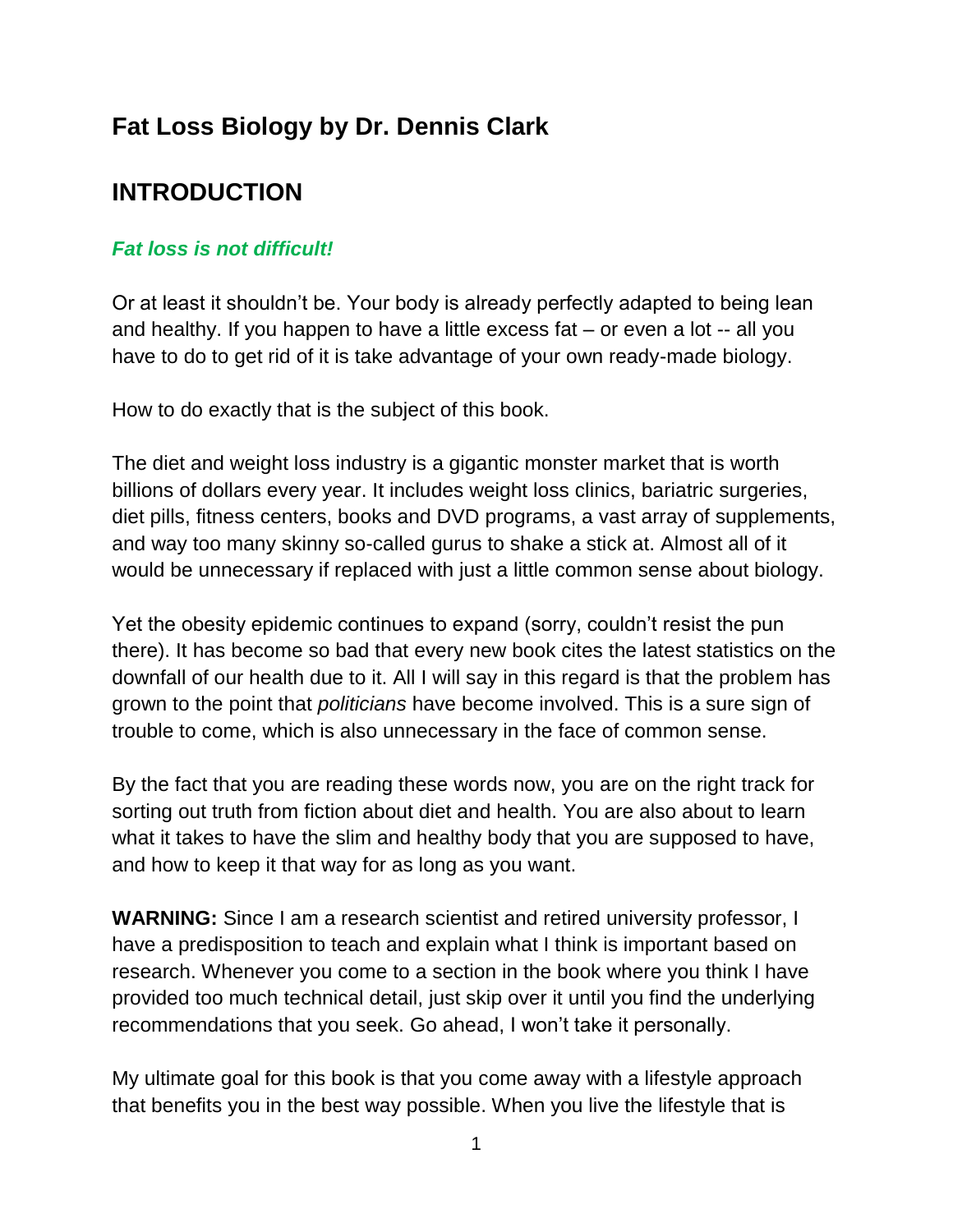meant for you, based on human biology, you will discover that 'weight loss' is a silly phrase that has no meaning. You will simply never be overweight again.

This book offers a particular slant on weight loss that is, as much as possible, rooted in scientific research. The reason for this approach is not because science has all the answers. You will come to understand that soon enough. No, the reason is because I am a research scientist who loves to dig out research that seems to be important for you, then explain it sufficiently for you to decide whether it is beneficial to you.

Scientists like me owe our educations and our research funds in large part to taxpayer support, although most of us aren't interested in, or aren't good at, explaining to the taxpaying public what we do. Consider my effort here as a way to at least partially rectify the gap between research science and those of you who are impacted by it.

A couple of things that you should be aware of regarding scientific research, especially when it comes to using human subjects, is that: 1) almost all studies are flawed in some significant way; and, 2) science has very few solid, researchbased answers for most of the questions that you might ask about weight loss, fitness, and overall health.

This does not stop experts from offering advice, though. Indeed, government experts have used scientific research to foist two of the biggest diet boondoggles on the American public that have ever been created. The first was the USDA Food Pyramid, launched in 1992 and supposedly improved in 2005 as the MyPyramid. The second was the current program backed by First Lady Michelle Obama, called ChooseMyPlate, which came out with a lot of hoopla in 2011.

The Food Pyramid and MyPyramid were abominations against human health, and ChooseMyPlate was not much of an improvement. This comment will become clearer to you as you read through this book. In fact, you may even come to agree with me that, when it comes to health, the federal government is not your friend.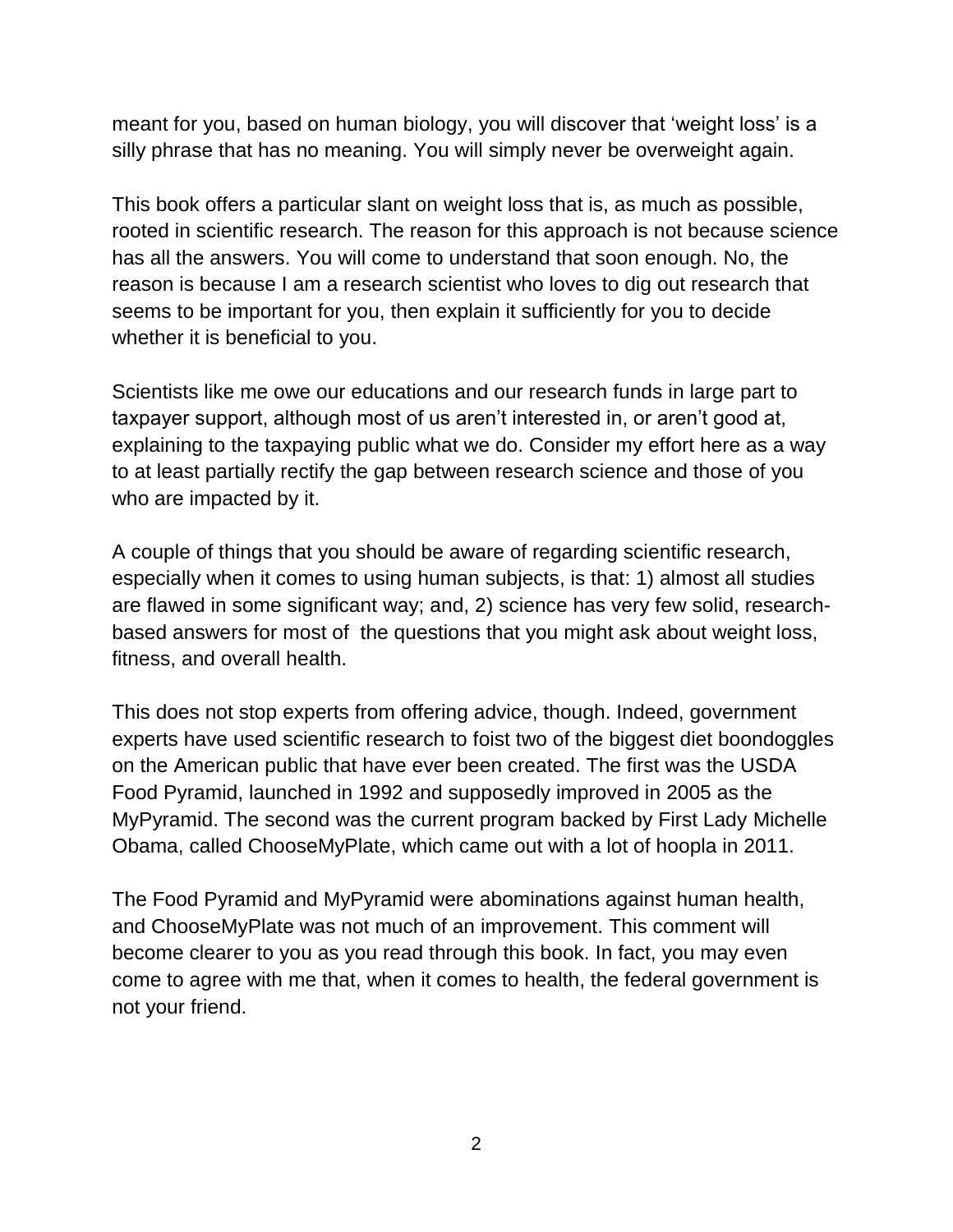Here is a glance at what these recommended diets look like. You can see bigger images of them, with more detail, in this post: [Bad News for Dieters –](http://bellyfatscience.com/bad-news-for-dieters-food-pyramid-mypyramid-choosemyplate) Food [Pyramid, MyPyramid, ChooseMyPlate.](http://bellyfatscience.com/bad-news-for-dieters-food-pyramid-mypyramid-choosemyplate)



Books about weight loss and fitness generally start out with an extensive explanation of why the author is an expert whom you should believe, accompanied by stories about the successes of people who have taken their advice.

The good news is that you don't have to read through much of that here, since I am not a weight loss or fitness expert at all. What I do instead is wade through scientific research, books, and articles, and provide explanations about them that you can understand. Then you can decide for yourself whether you want to take action on their conclusions.

You can therefore view what you learn here as a foundation to empower yourself to make your own health choices. Toward that goal, I will explain enough here so you can judge the perspectives that I provide. At the very least, you will become better at sorting out some of the loud marketing hype and a few of the yammering experts who often make a habit of contradicting one another.

In case you really have nothing better to do and feel that you absolutely must know more about me, then you can skip to the end of this book for some biographical information and an overview of my professional background (see 'About the Author').

One thing about me that you might identify with is that I gained weight over a period of time – about 10 extra pounds every decade since starting college in 1966. One day I finally got fed up looking at that fat guy in the mirror and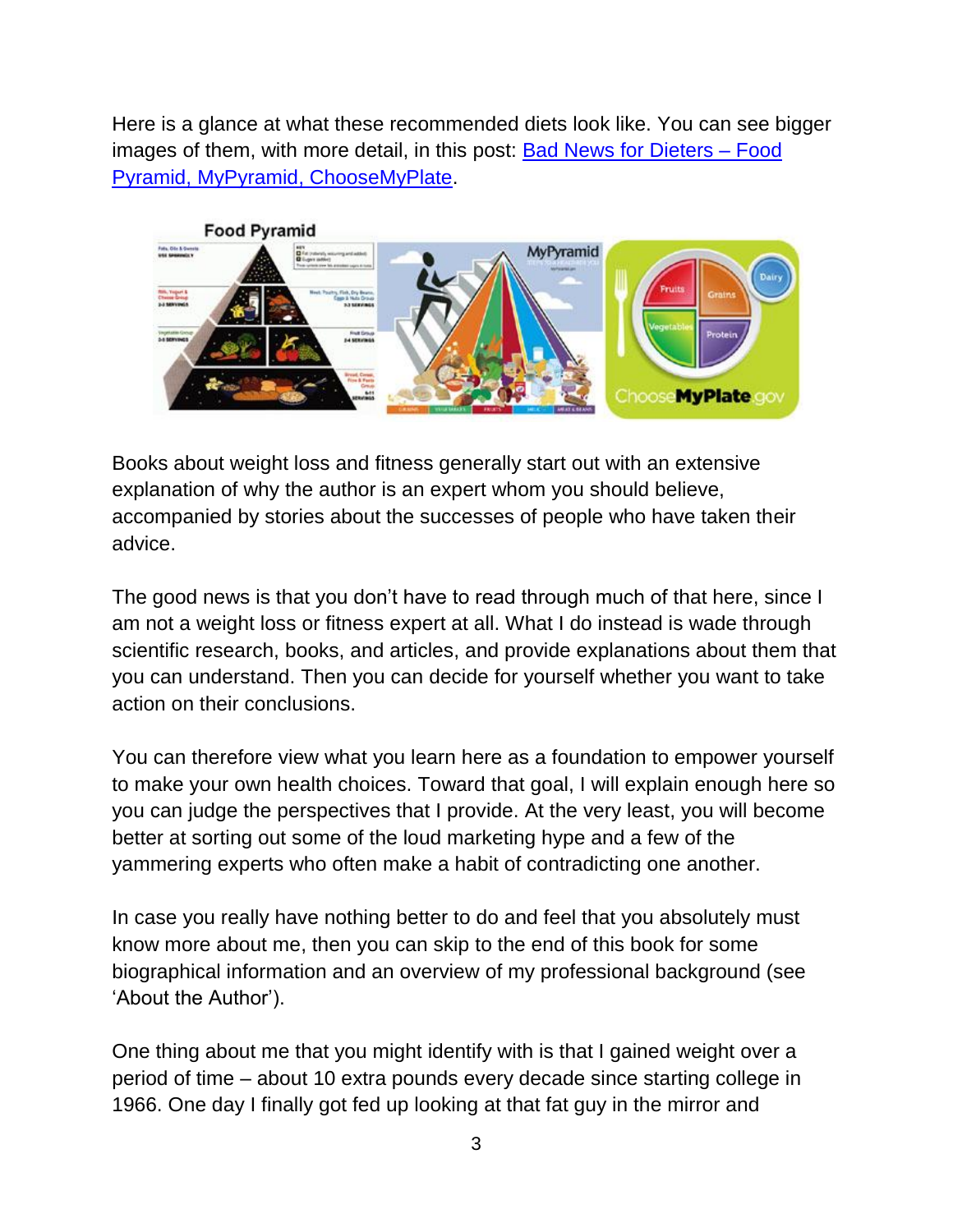launched a personal crusade to find out what I could do about getting back to my old slim and energetic self.

That's how I discovered the first of many surprises related to weight gain and weight loss.

# *The Weight Gain Surprise*

Let's skip the suspense here and get to what my first surprise was, because it may surprise you, too. It was this: *people do not get fat because they are lazy or slothful*. In fact, plenty of folks who exercise regularly and eat the way their doctors and nutritionists advise are fat. Take a look at the entrants in any weekend 10K race and you will see loads of fat people who are well-trained for the race. Probably not morbidly obese, mind you. Just fat. These are people who have trained by running 25 to 40 miles per week for several weeks or months and are in great shape for running a 10K. Fat people often beat me in these races.

It has nothing to do with the relatively short distance, either (only 6.2 miles). Later I will explain a study about a group of obese people who trained for 18 months to run a marathon (26.2 miles) and basically stayed fat all the way to race day. Exercise is clearly not all that it is cracked up to be for weight loss.

These were not slothful people! *And you aren't slothful, either!*

The primary challenge in preventing and reversing weight gain is simply knowing what the right lifestyle choices are, then making them. Exercise can help, just not all types. Eating right can help if you know what and when to eat. Supplements can help if you take the right ones for your body.

Now let's dig in to some good resources to find the advice that will be of greatest benefit to you.

# *Information Overload*

You can learn anything about anything in the current Great Age of Google. You can, for example, search on the term 'weight loss' and get more than 460 million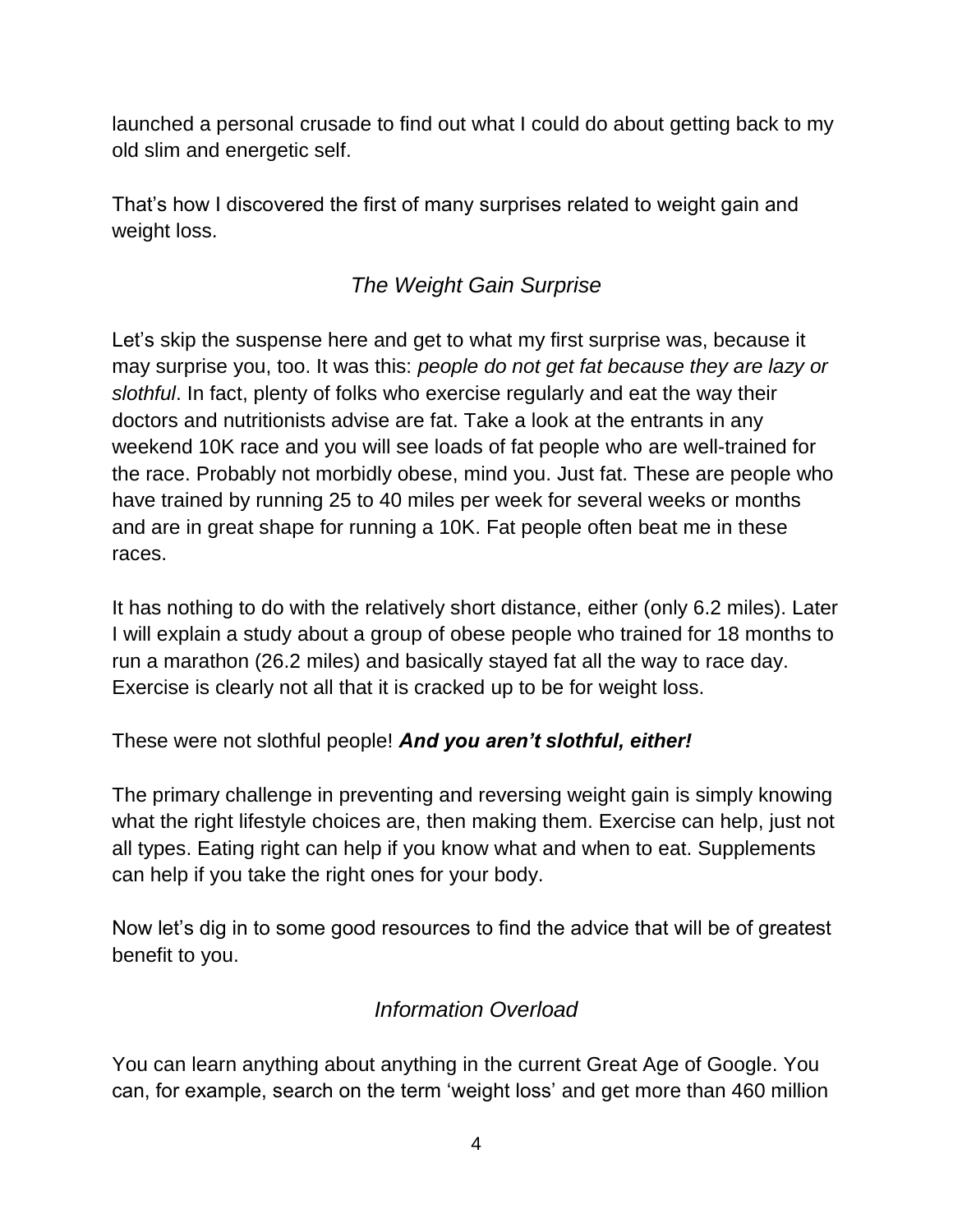results. If you have your Google search set to the default of 10 results per page, this means that there are 'only' 46 million pages of information about weight loss on the internet. Can they all be right? Of course not. In fact, since this vast amount of information is not reviewed for quality control, most of it is probably useless.

How about books? At least books might be reviewed by editors and maybe by experts in the subject material before they are published. Books are a resource that narrows the possibilities down quite a bit: a search for books under 'weight loss' at Amazon comes up with nearly 75,000 results.

Wait, there's more! PubMed, the free medical research database from the U.S. National Institutes of Health, lists more than 56,000 publications that include the term 'weight loss'.

These are some of the main resources that you have access to, although plowing through even a small portion of them would be information overload. Here is what I do: focus on books that contain scientific references, then examine the best references that support the author's views. For example, one of my favorite books is *Good Calories, Bad Calories* (subtitled, '*Challenging the Conventional Wisdom on Diet, Weight Control, and Disease*') by Gary Taubes. Of equal importance is his more recent trimmed down and updated book, *Why We Get Fat and What to Do About It*. Both of these provide robust lists of scientific references.

These and many other books that I have read are great sources for the information that I offer in this book. You will find a bibliography of my key references in APPENDIX D: RESOURCES AND LINKS.

Regarding research articles, the ones that are most important for making clear points about weight loss, health, and fitness will be summarized at appropriate places in this book. The articles that I cite will include full reference data.

You may notice that this book is not typical of 'diet' books. You will not find a lot of fluff. No introductory chapters with scads of personal stories like you find in all those popular diet books. Testimonials and stories, after all, are just a common marketing ploy to convince you of the truth of what they say. In reality, the only important testimonial is your own. You have to determine for yourself how well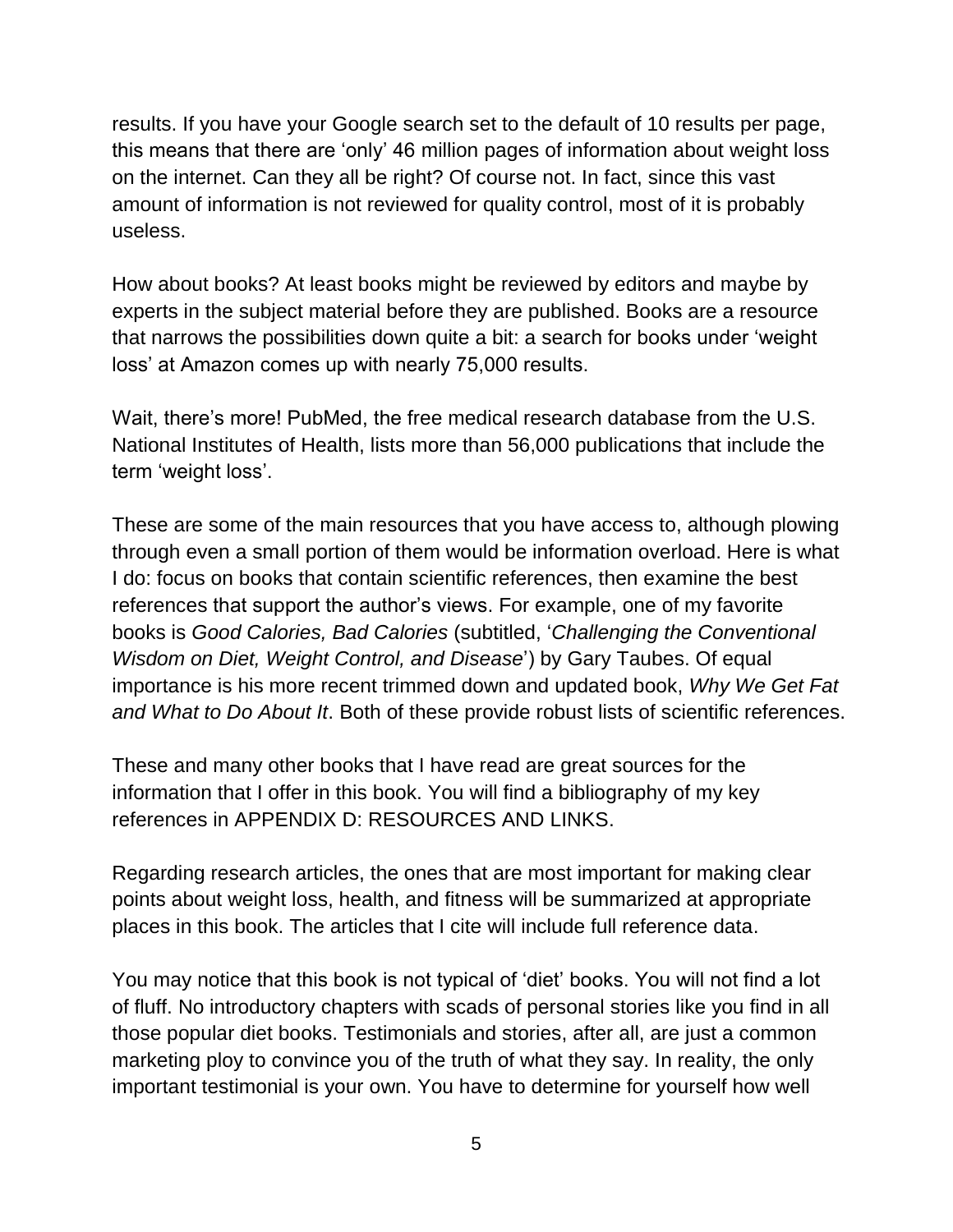certain advice works for you. It doesn't matter one whit that someone else lost a gazillion pounds in just 12 days, or whatever amazing results were achieved by other people.

Celebrity endorsements are also missing here. They are just another paid-for marketing ploy that has nothing to do with what you can achieve. It doesn't matter that Charles Barkley has been successful with Weight Watchers or that Marie Osmond dropped 50 pounds on the Nutri-System program.

The approach in this book is a scientific one as much as possible. Scientific research is a wonderful starting point for understanding how your body works and what you do that influences your health. This is what I enjoy knowing about and explaining to the public.

The main challenge for scientists, however, is a lot like the main challenge for the public – i.e., determining what is true when results from different studies contradict one another. Is the low-fat Ornish diet best, or the low-carb Atkins diet? Is eating 6 small meals per day better than eating 2 or three larger ones? Does aerobic exercise drive weight loss better than resistance exercise? All of these are supported by scientific research.

Do calories really matter?

*My favorite diet myth, which I will explain in detail later, is the 'calories in/calories out' advice that falls so easily out of the mouths of experts so often that you probably feel that you have to believe it. Indeed, it has become dogma of mythical proportions. The notion that you have to 'burn' the same number of calories as you consume, to maintain your ideal weight is, unfortunately, false. In fact, it is ridiculous.*

Almost any choice that you make can be correct according to research. You can lose weight on many different kinds of diets. More than likely you have already experimented with more than one, with some success. I'd bet that the reason you are reading this book, though, is because, regardless of whatever you have done previously, you are fat again. Maybe even fatter than ever.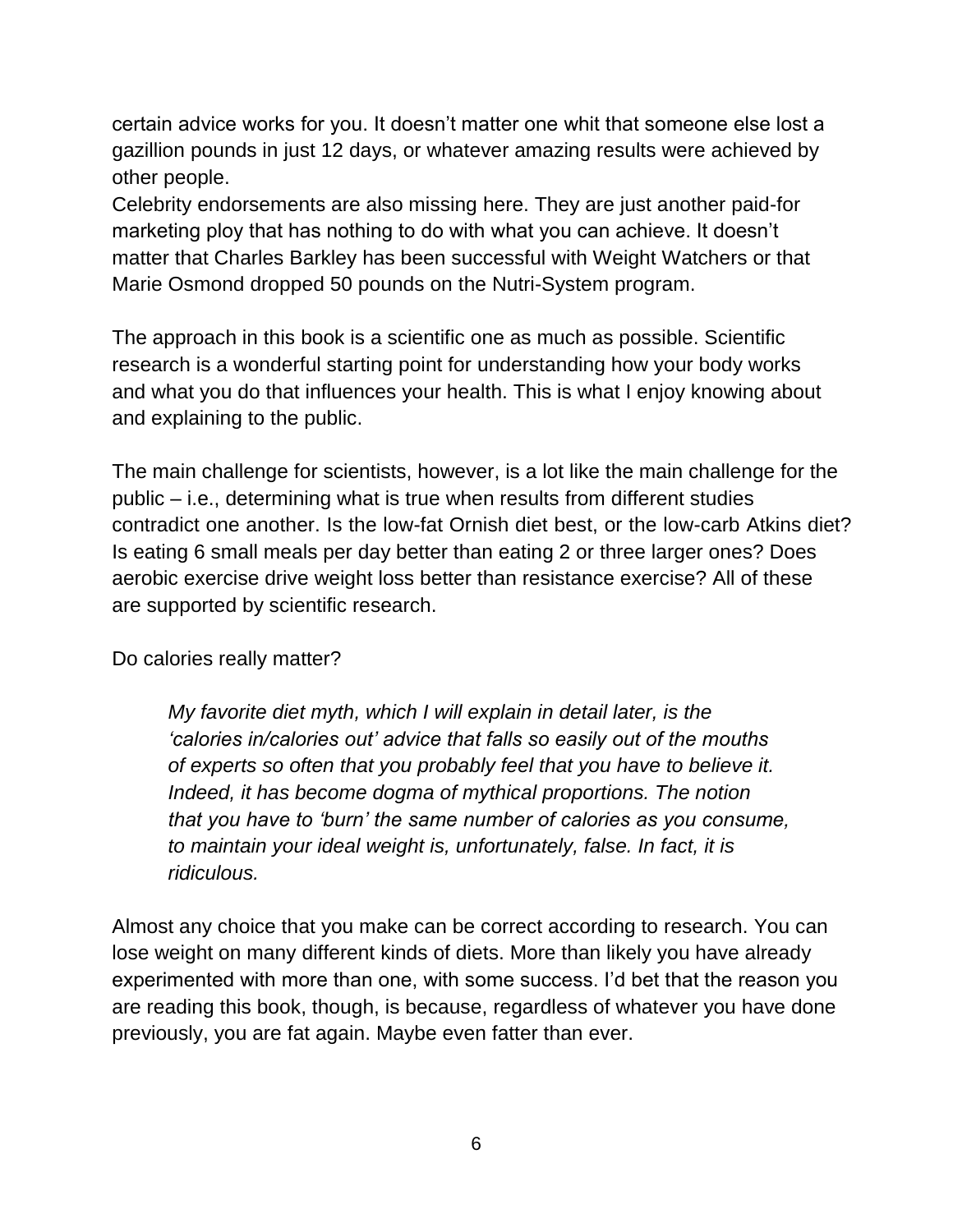Regardless of your weight management history, I guarantee you right now that the information in this book will provide you with enough advice to get and remain slim and healthy for as long as you want. And you won't have to do anything radical to accomplish it.

This is not an ordinary book about losing weight or dieting. This is a book about fundamental lifestyle choices that underlie good health and are based on human physiology and scientific research.

# *Some Encouraging Words*

Let's not mince words here. The reason that you are reading this book right now is because you are fat. The good news is that *you are not fat because you are slovenly or weak in some way*. Such an accusation is a common myth that has been perpetrated on the public for so long that it has become medical dogma. Don't believe it.

The bad news isn't all that bad, either. It is simply that you are fat because you don't know how to be 'unfat'. Otherwise you would already have the slim and healthy body that you used to have, or that you always wanted.

Now let's get into some straightforward recommendations...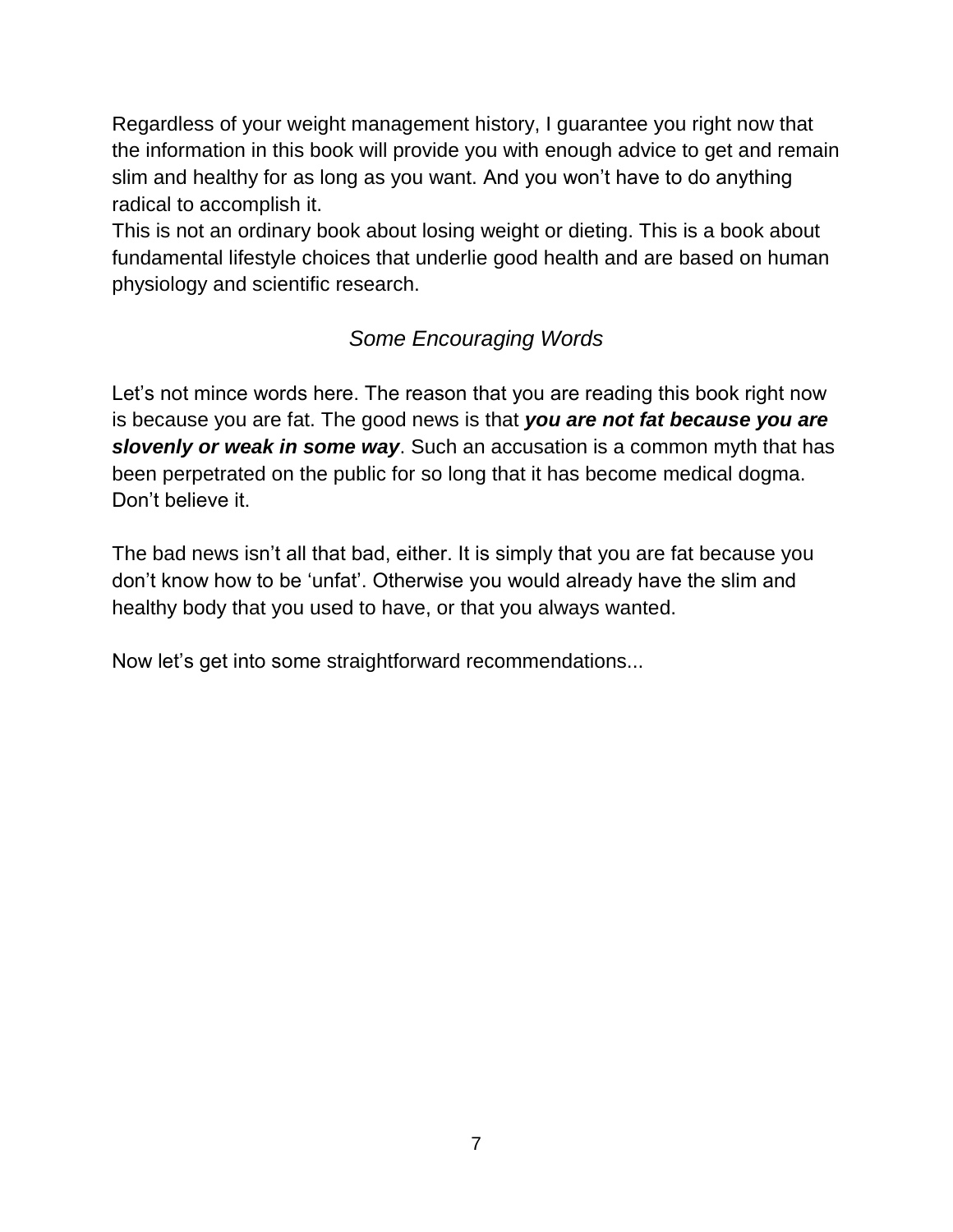# **Fat Loss Biology Take-Home Lessons**

You will find periodic take-home lessons throughout this book. These lessons summarize the main points and the most important strategies for you to adopt for taking advantage of your own fat loss biology.

Rather than have you search for them, or only encounter them when first introduced, I decided that it might be more helpful for you to avoid the hassle and the suspense of finding them by listing them all here, at the beginning. In many ways this list of lessons is a manifesto for what you want to know and do for reducing fat and living a long and healthy life.

If all you do is adopt the following lessons, regardless of whether you even read another word in this book, you will be successful.

# **THE LESSON (p. 15):**

**A calorie is not what you've been led to believe. Counting calories as part of a dietary strategy makes no sense whatsoever biologically. The concept of 'calories in/calories out' for weight management is one of the most ridiculous myths ever foisted on the public.** 

# **THE LESSON (p. 18):**

**You do not get fat because you overeat. You overeat because you are getting fat.**

# **THE LESSON (p. 21):**

**There are plenty of obese people. There are plenty of senior citizens. Obese citizens do not live as long as non-obese citizens.**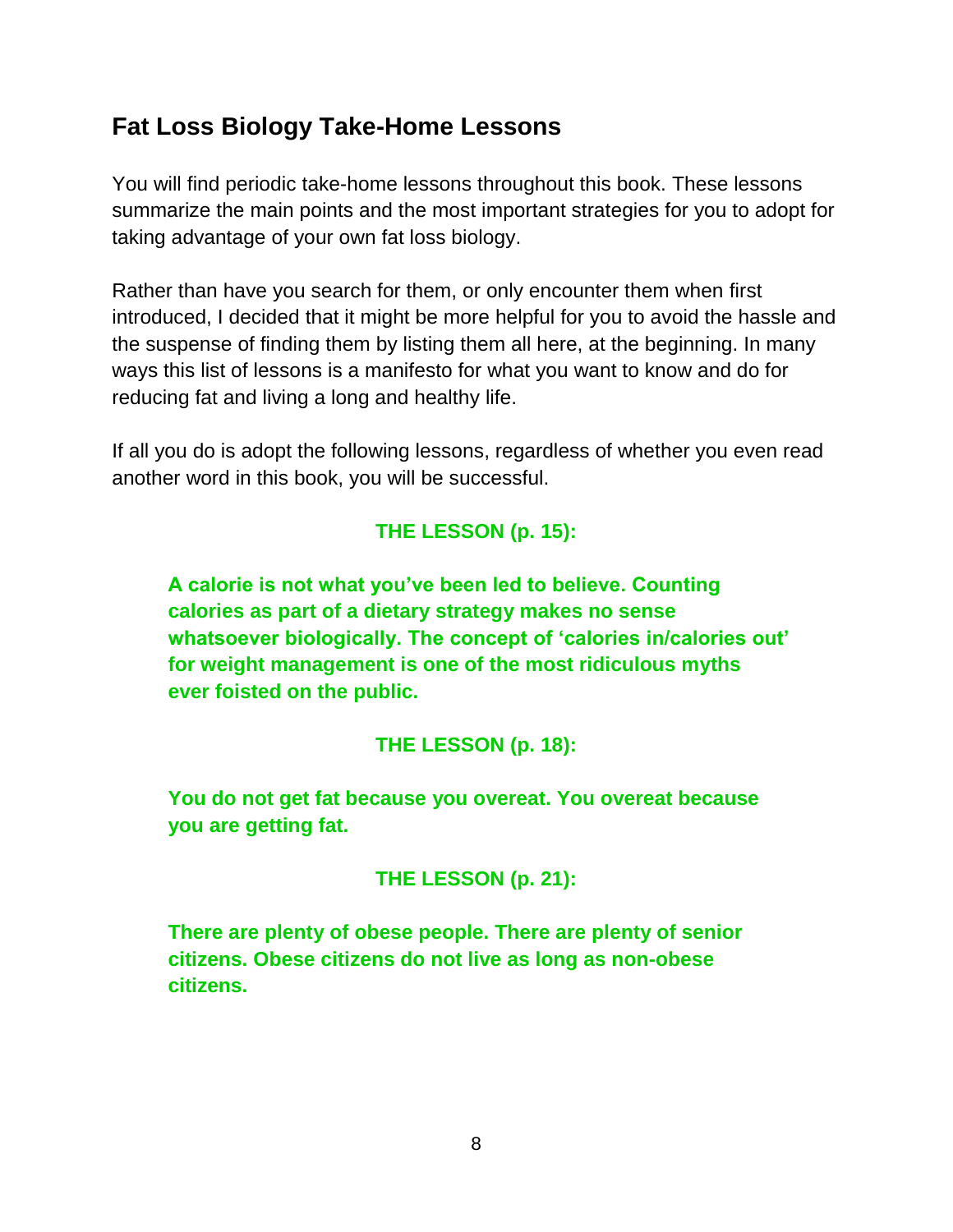#### **THE LESSON (p. 22):**

**Overfat and obesity are caused by hormone and enzyme imbalances. This means that fat metabolism is a matter of biochemistry, not a matter of calories.**

#### **THE LESSON (p. 24):**

**Visceral fat (belly fat, abdominal fat) is the key indicator of your fat metabolism. The less you have, the better off you are. The best way to keep track of visceral fat is by measuring your waist. No fancy equipment or blood test needed.**

#### **THE LESSON (p. 30):**

**Getting lean and healthy, and staying that way for life, requires that you do the right things in four main areas: 1) eating style; 2) exercise; 3) stress management; and, 4) supplementation. Your body's response to each of these areas depends on your age, gender, metabolic and health status, hormone balance, genetics, and many other factors that influence your metabolism.**

#### **THE LESSON (p. 36):**

**Spacing meals to include a fasting period that starts at about 4 hours after you eat is crucial for taking advantage of the anabolic (muscle-building) effects of insulin and the anabolic and fat-metabolizing effects of hGH. The ideal strategy is to allow 5-6 hours between meals. Do not snack.**

**THE LESSON (p. 39):**

**Finish dinner early enough in the evening to allow at least 3 hours before bedtime without eating. Do not snack. Allow a**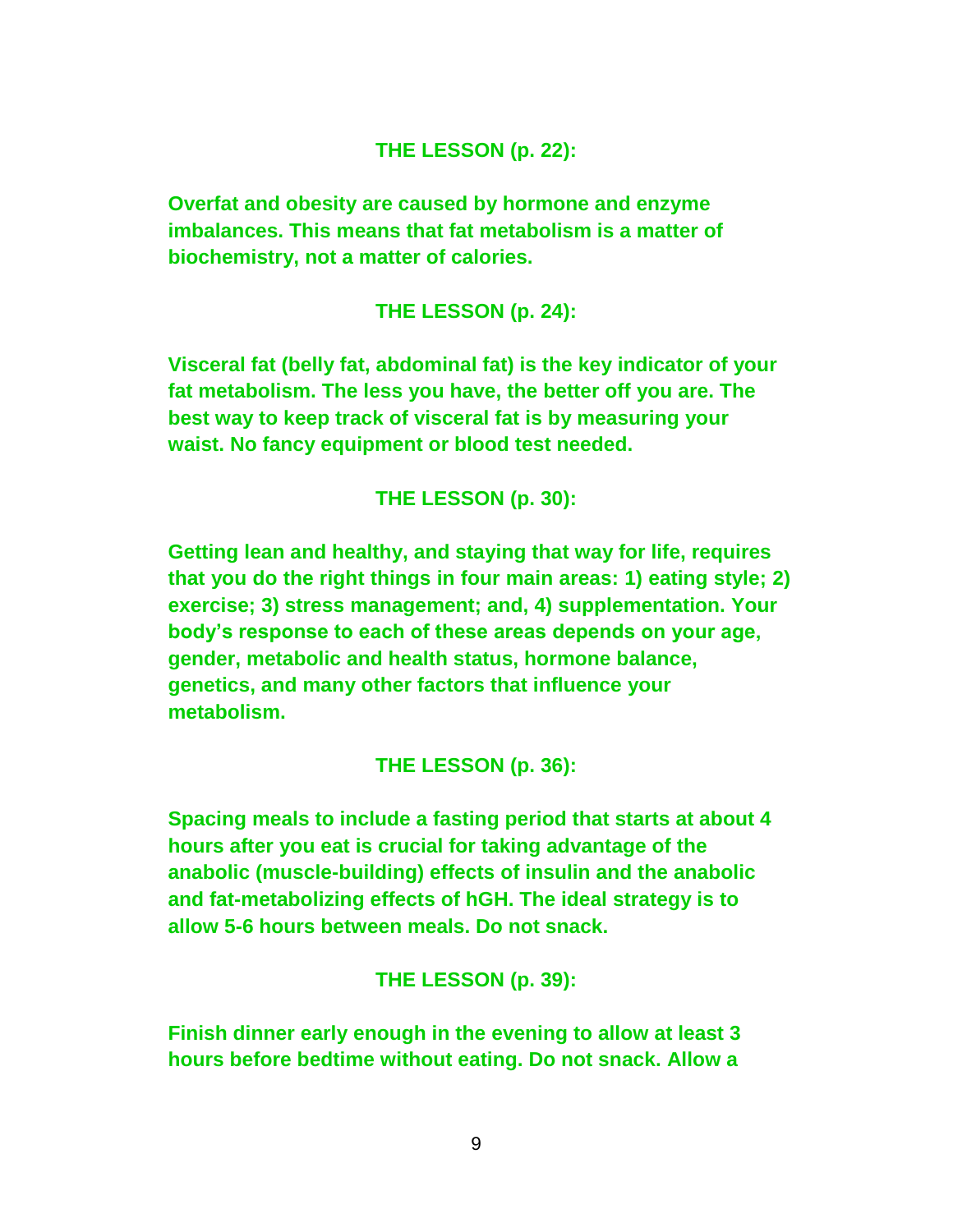**minimum of 12 hours of overnight fasting before your first meal on the following day.**

### **THE LESSON (p. 40):**

**Do a 24-hour fast 1-2 times per week. Fasting is the bedrock of your fat loss, your long-term weight management, and your overall health and longevity.**

**THE LESSON (REPEATED) (p. 53):**

**Do a 24-hour fast 1-2 times per week. Fasting is the bedrock of your fat loss, your long-term weight management, and your overall health and longevity.**

**THE LESSON (p. 62):**

**Eat only foods that provide high nutrient density. This means primarily whole foods that are not too starchy or sugary, including vegetables, meats, and some fruits. Certain frozen foods are more nutritious than their fresh counterparts in supermarkets. Staying low on carbohydrate intake gives you the best chance for long-term, sustainable fat loss and general health.**

**THE LESSON (p. 65):**

**Include fiber – both soluble and insoluble – from whole food sources at every meal. The minimum amount of daily fiber intake should be 20-25 grams. Consuming 35 grams or more is even better.**

**THE LESSON (p. 67):**

**Getting into ketosis and staying there is the most important key for directing your metabolism to burn more fat than you store.**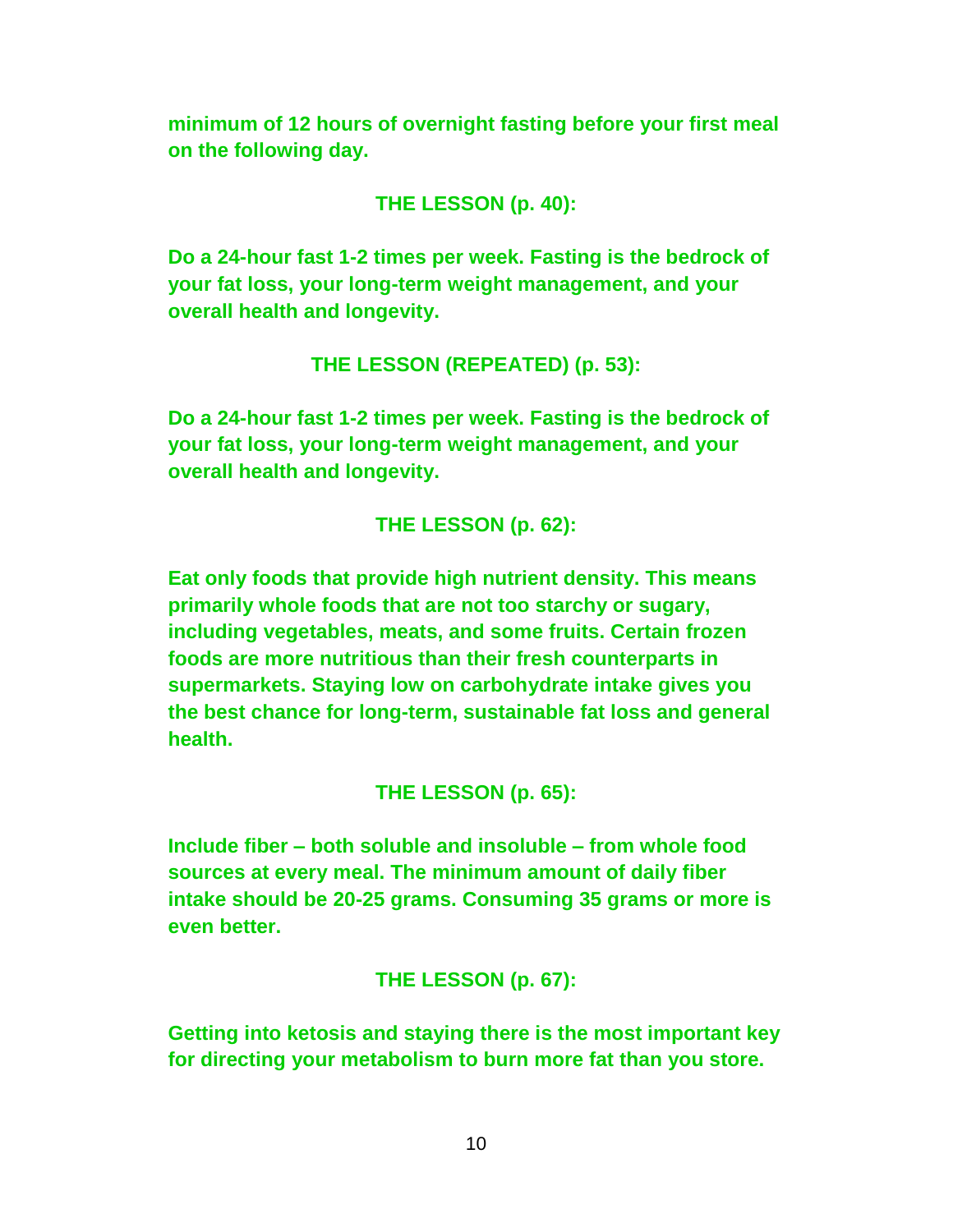**Reducing your carbohydrate intake is the most straightforward strategy for doing so.**

**THE LESSON (p. 72):**

**Fructose, especially from high-fructose corn syrup, is one of the top two most dangerous food additives of all time. Avoid it like the plague.**

**THE LESSON (p. 74):**

**Aspartame (Nutrasweet) is the other one of the top two most dangerous food additives of all time. Also avoid it like the plague.**

**THE LESSON (p. 84):**

**Eat as much fat as you like, especially the good stuff. Watch carefully that you include an abundance of omega-3 fatty acids and that you reduce your intake of omega-6 fatty acids.**

**THE LESSON (p. 86):**

**The best approach to starting a low-carb eating style is to crank up your fat intake. Dietary fat is the miracle worker for getting your metabolism going in the right direction, not protein. In fact, too much protein will slow you down.**

**THE LESSON (p. 87):**

**The initial steps toward ketosis lead to a loss of excess body fluid and accompanying electrolyte minerals. The most crucial electrolytes that you must replace are sodium, potassium, and magnesium.**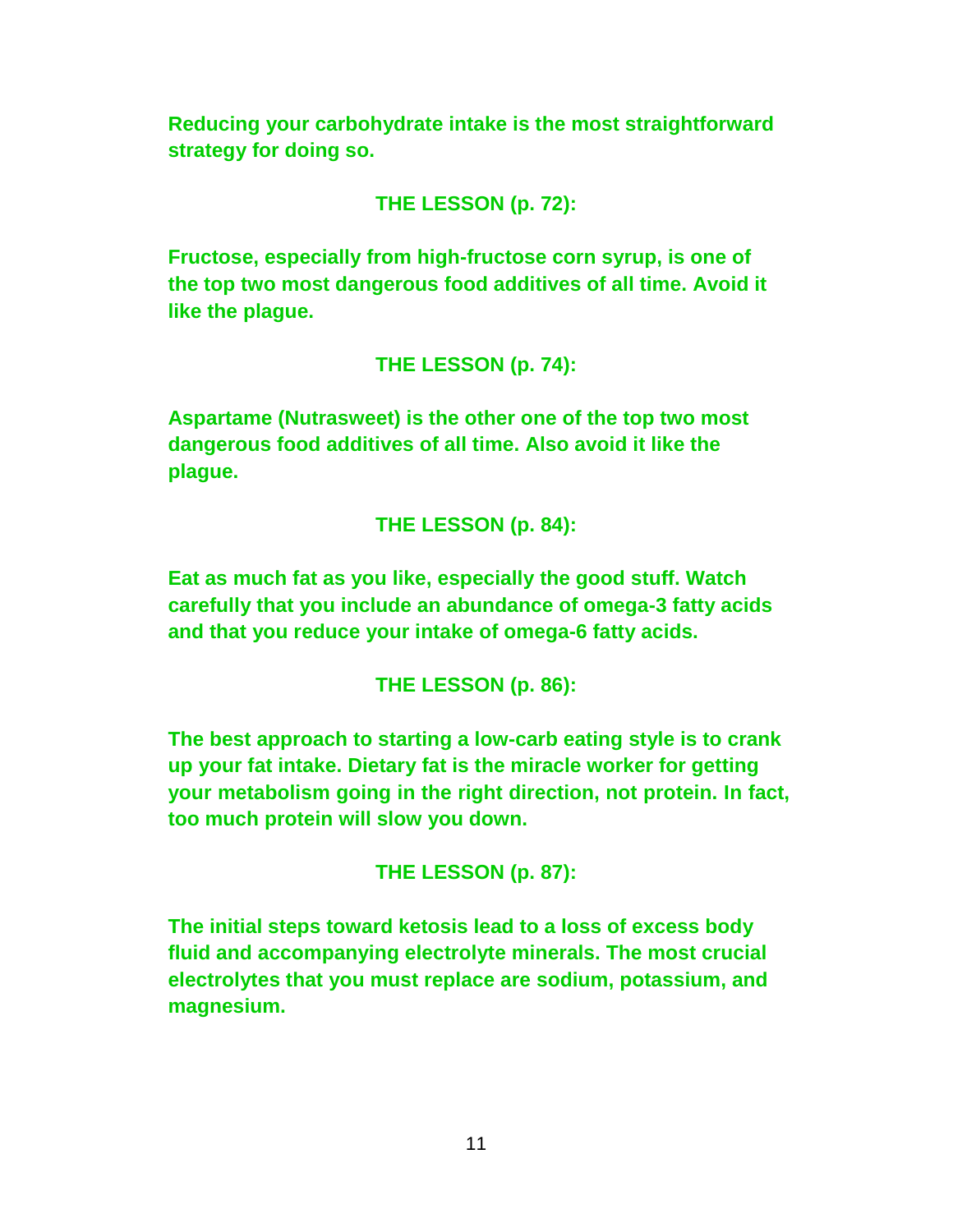#### **THE LESSON (p. 90):**

**A low-carb, high-fat approach is great. A high-carb, low-fat approach can also work. Fat and carbs together lead to metabolic disaster.**

#### **THE LESSON (p. 94):**

**Fat-fasting gets you into ketosis at warp-speed. Use it best whenever you are stuck or stalled or whenever you just want to move your fat metabolism along in a big hurry. Expect spectacular results.**

#### **THE LESSON (p. 103):**

**Exercise is absolutely crucial for a healthy metabolism. However, the common belief that you can exercise off fat is ridiculous. The function of exercise is to improve insulin sensitivity, thereby making your body build muscle at the expense of visceral fat and liver fat. The two best exercises are: 1) appropriate resistance training (weightlifting) no more than once per week; and, 2) sprint interval training (cycling, running) 1-3 times per week. These are the most efficient ways to exercise for building muscle and endurance.**

#### **THE LESSON (p. 107):**

**The most well-researched supplement for inducing healthy metabolic changes is green tea. The best preparations are those that contain a green tea extract combined with phytosome delivery technology. This excludes green tea beverages and green tea powdered herb products.**

#### **THE LESSON (p. 112):**

**The best supplement combination for building muscle is: Larginine and certain complementary amino acids, HMB (beta-**